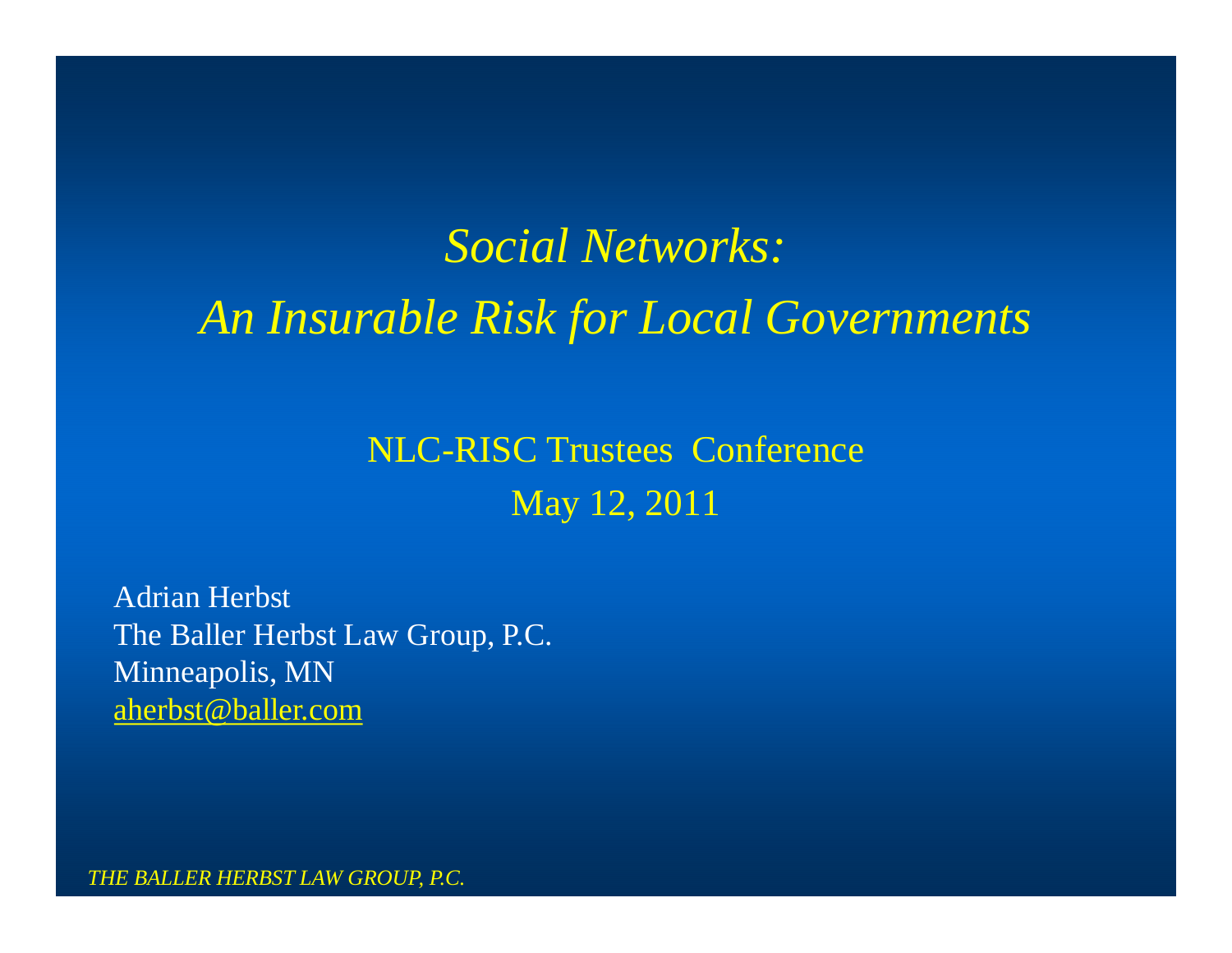## What do we mean by "social networking?"

#### Most commonly:

- Facebook
- Twitter
- LinkedIn
- MySpace
- Similar issues presented with:
- Wikis
- Blogs
- Various new gov-to-citizen comm. services (Nixle, etc.) In general, issues are familiar, only magnified...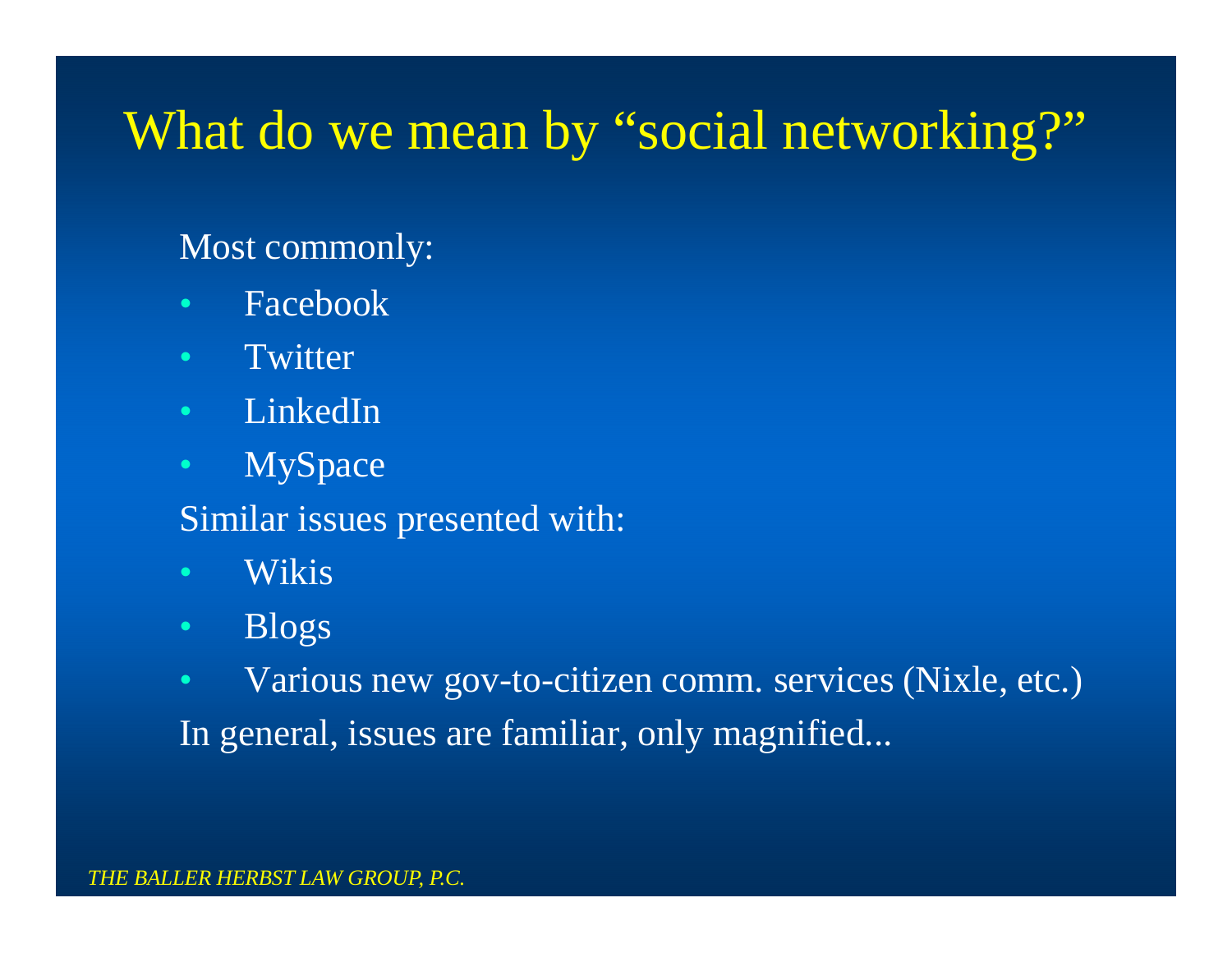## How are local governments using social media?

- Exploding use of social media tools by local governments, starting in 2009
- Various levels of activity . . .
	- Aggressive, innovative, enthusiastic adopters
	- Cautious adopters
	- No officially sanctioned activity, or even officially prohibited due to liability fears
- . . . Various methods of control
	- Centralized
	- Decentralized

*THE BALLER HERBST LAW GROUP, P.C.*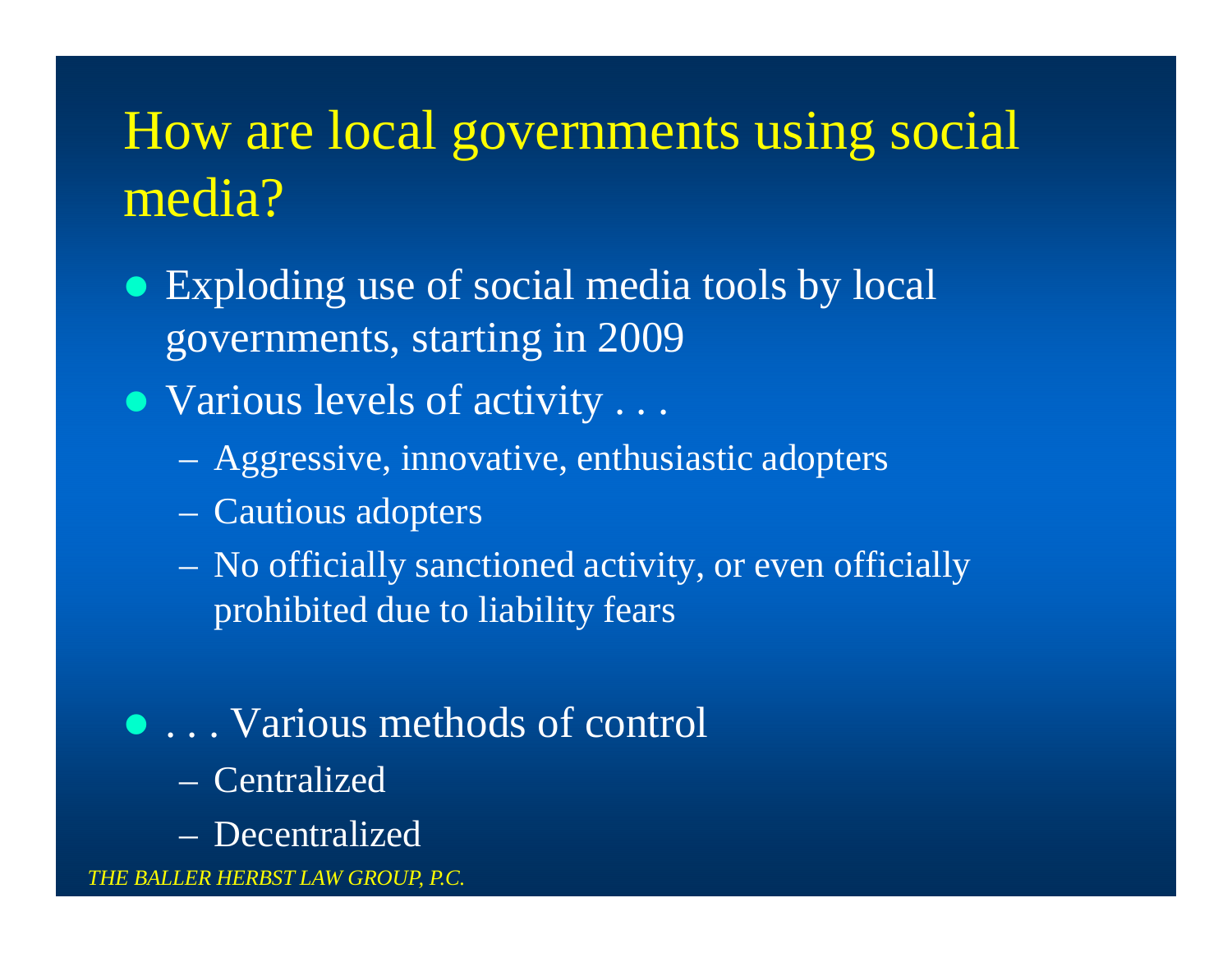# How are local governments using social media?

- 1,000+ estimated official local government Twitter accounts
- >75% local governments with Facebook pages
- Interesting Examples:
	- Baltimore:
		- Comprehensive "open government" initiative based on social media
	- St. Paul, MN:
		- Facebook to show crime information, neighborhood alerts, etc.
	- San Carlos, CA:
		- Extensive use of Twitter during San Bruno natural gas explosion/fire
	- San Francisco:
		- Facebook for citizen interaction, discussion boards, etc
	- Memphis Light, Water & Gas:
		- Twitter for outages, service promotion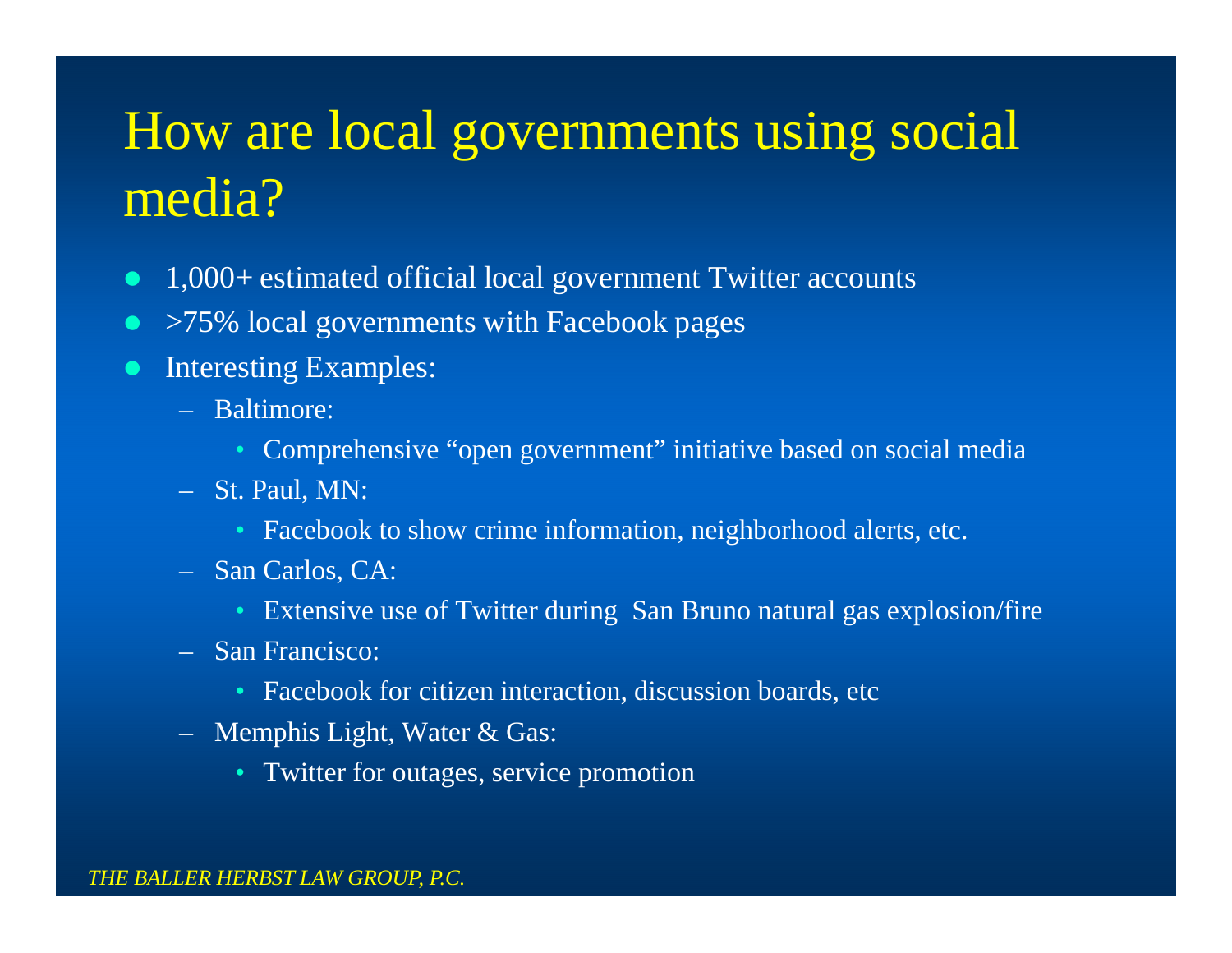• Public disclosure of damaging / privileged information

- Easy and quick to divulge, instantaneous large audience = possible significant damage
- Intentional or unintentional
- Bids and procurement, development plans, official deliberations, personal information
- Can govt. employer restrict employees' speech on nongovt. social media?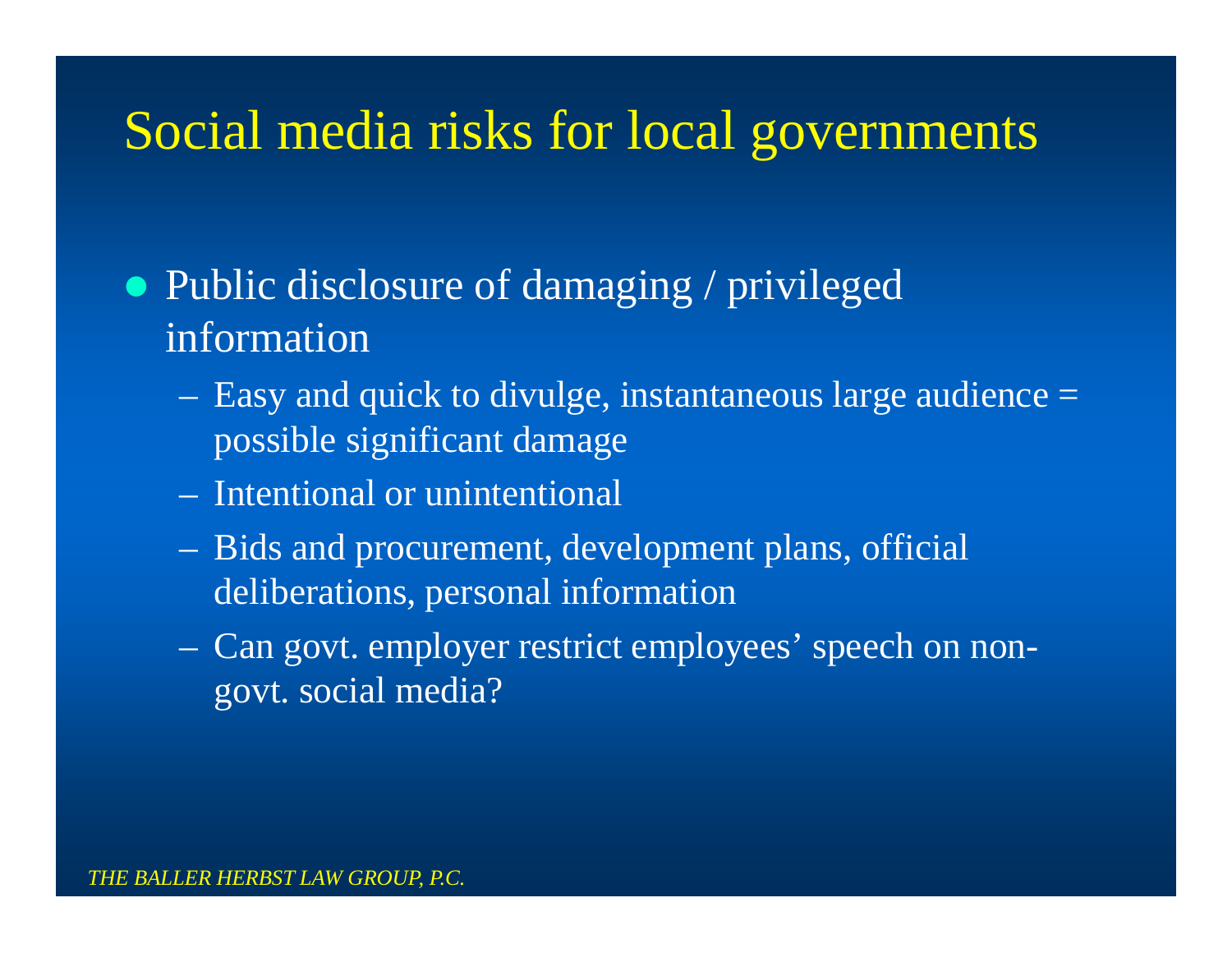#### • Defamation

- Communication by citizen or government on govt. social media may be defamatory
- Typically want some control over citizen discussion forum, but moderation may open up liability
- Privacy
	- Govt. possesses sensitive citizen information
	- Integration of online service with social media presents significant risk of damaging disclosure
	- Advanced services (location-based, etc.) may create unanticipated privacy issues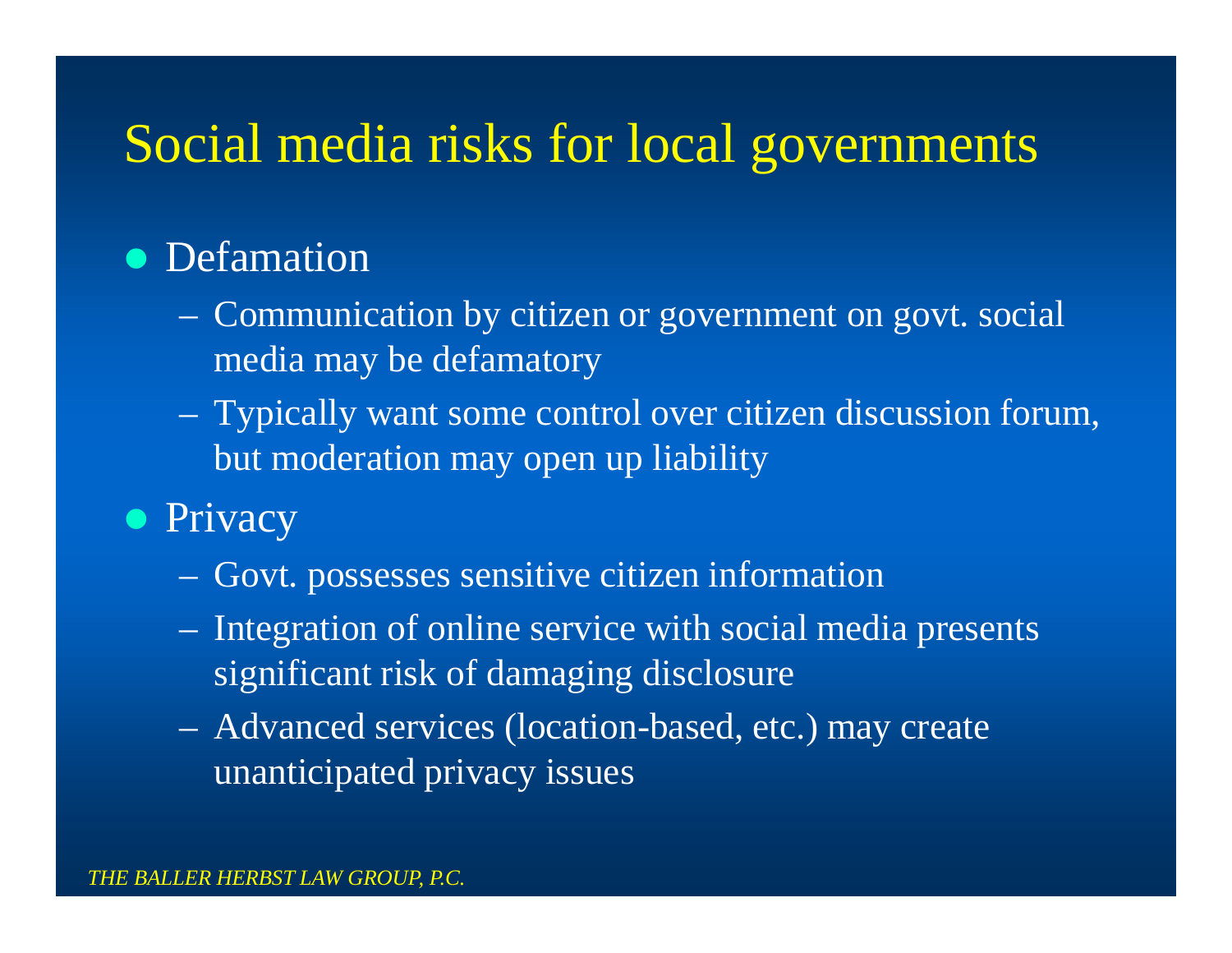• First Amendment Issues

- Need to be extremely careful about restricting citizen speech
- What if the KKK asks the City to be its Facebook friend?
- Significant risk of litigation, if not damages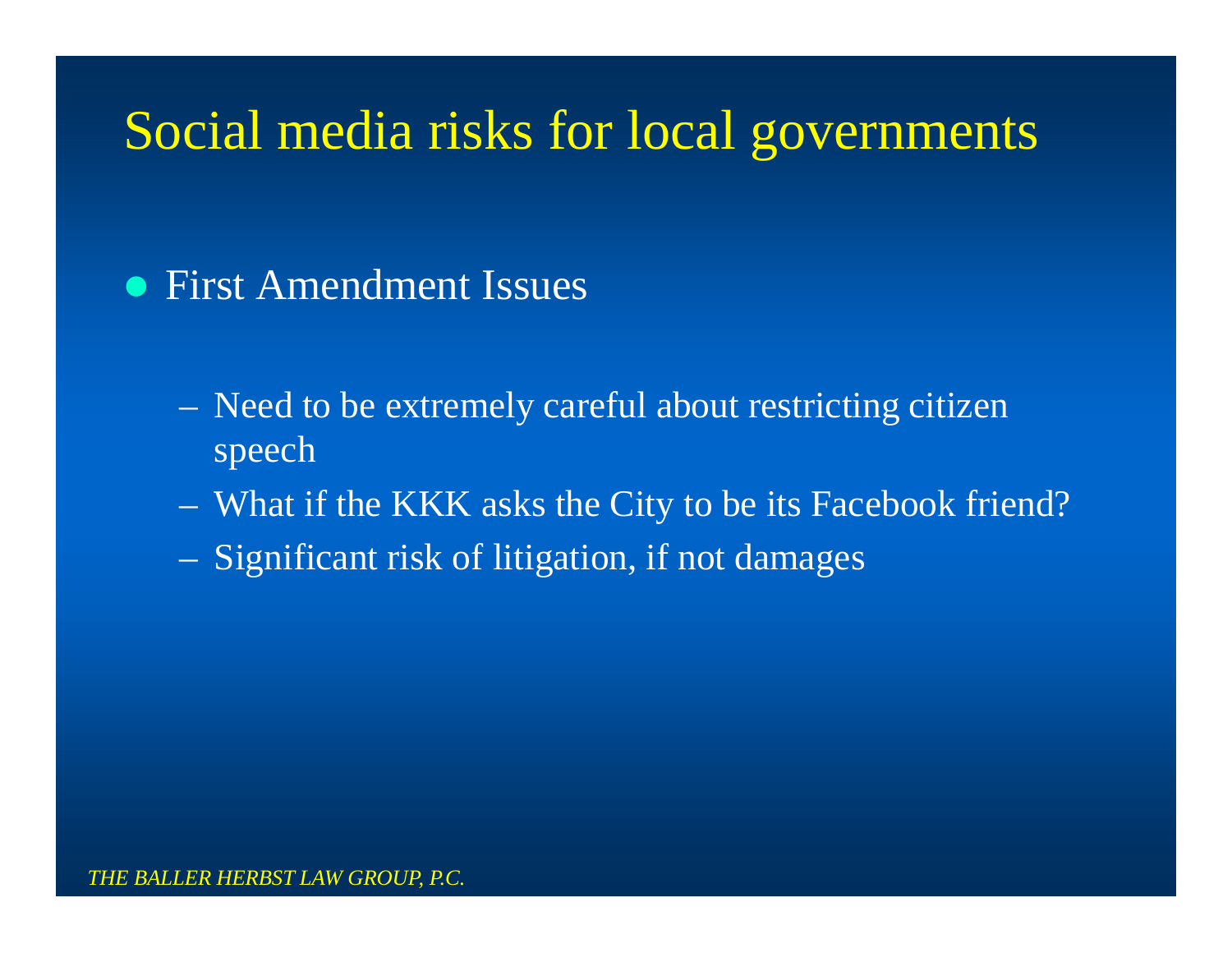• Data retention / open records compliance

- Wide variety among states
- Likely to have an obligation to retain all "records" including ephemeral electronic communications – which may include all Facebook, Twitter, etc. communication
- Some risk of civil liability, cost of technical compliance may be significant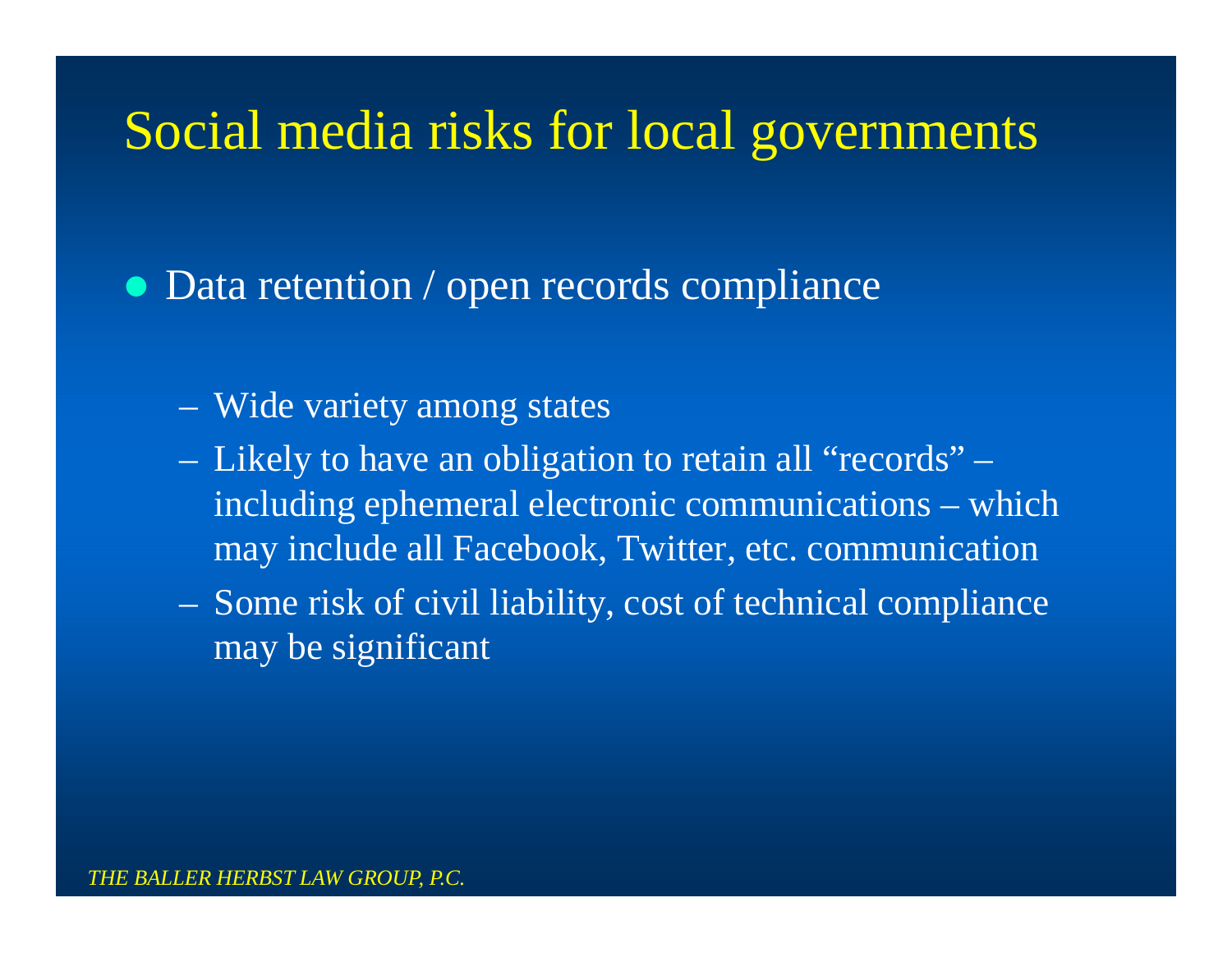#### • Technical security risks

- Hacking of city social media tools:
	- Unauthorized access to information
	- Spoofing of city communication

#### • City marks and identification – Control over city trademarks, etc.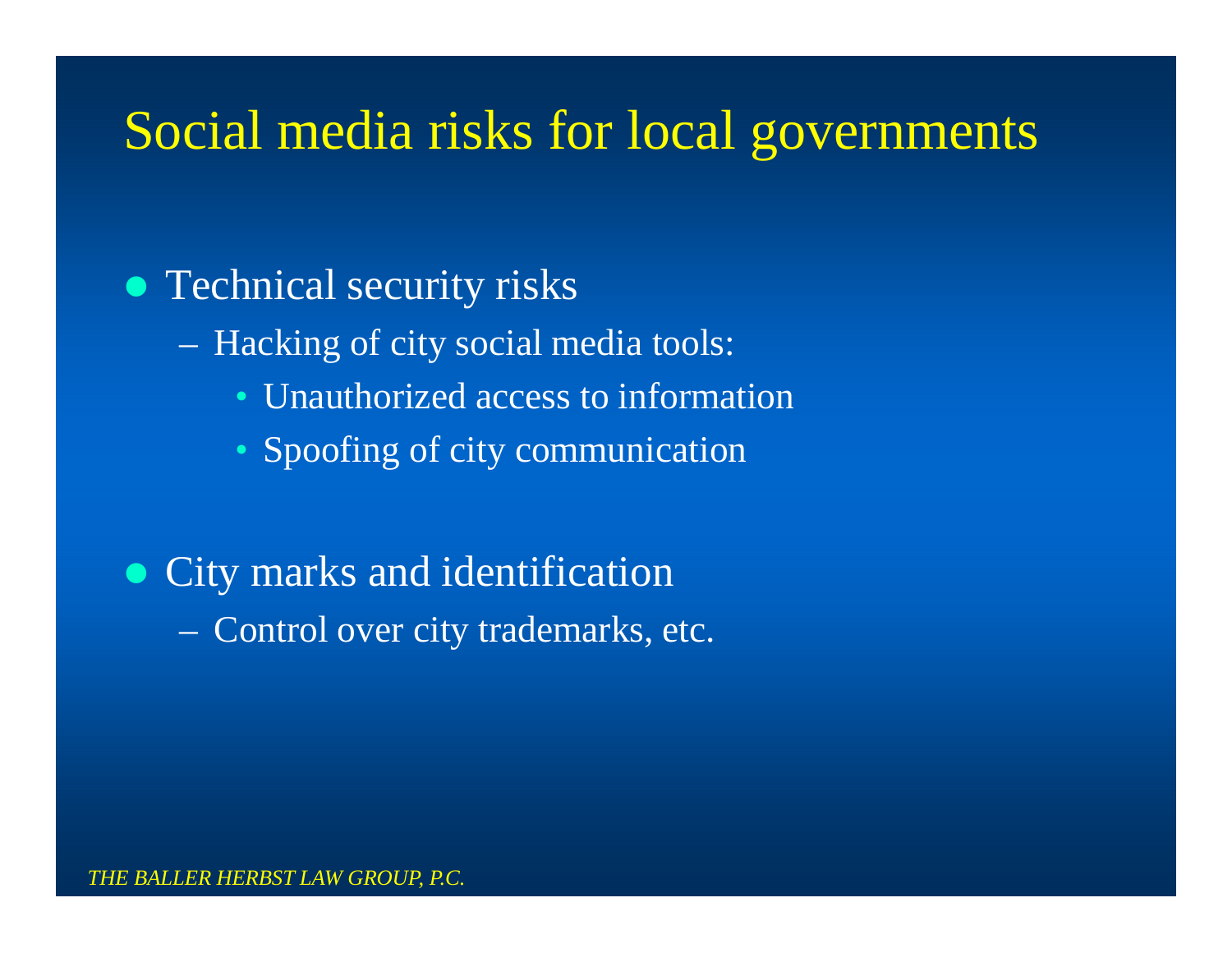• Risk of the unknown:

This is a brand new, rapidly changing medium. We will likely encounter a variety of unanticipated risks over the next several years as the technology develops, and as governments make more extensive use of it.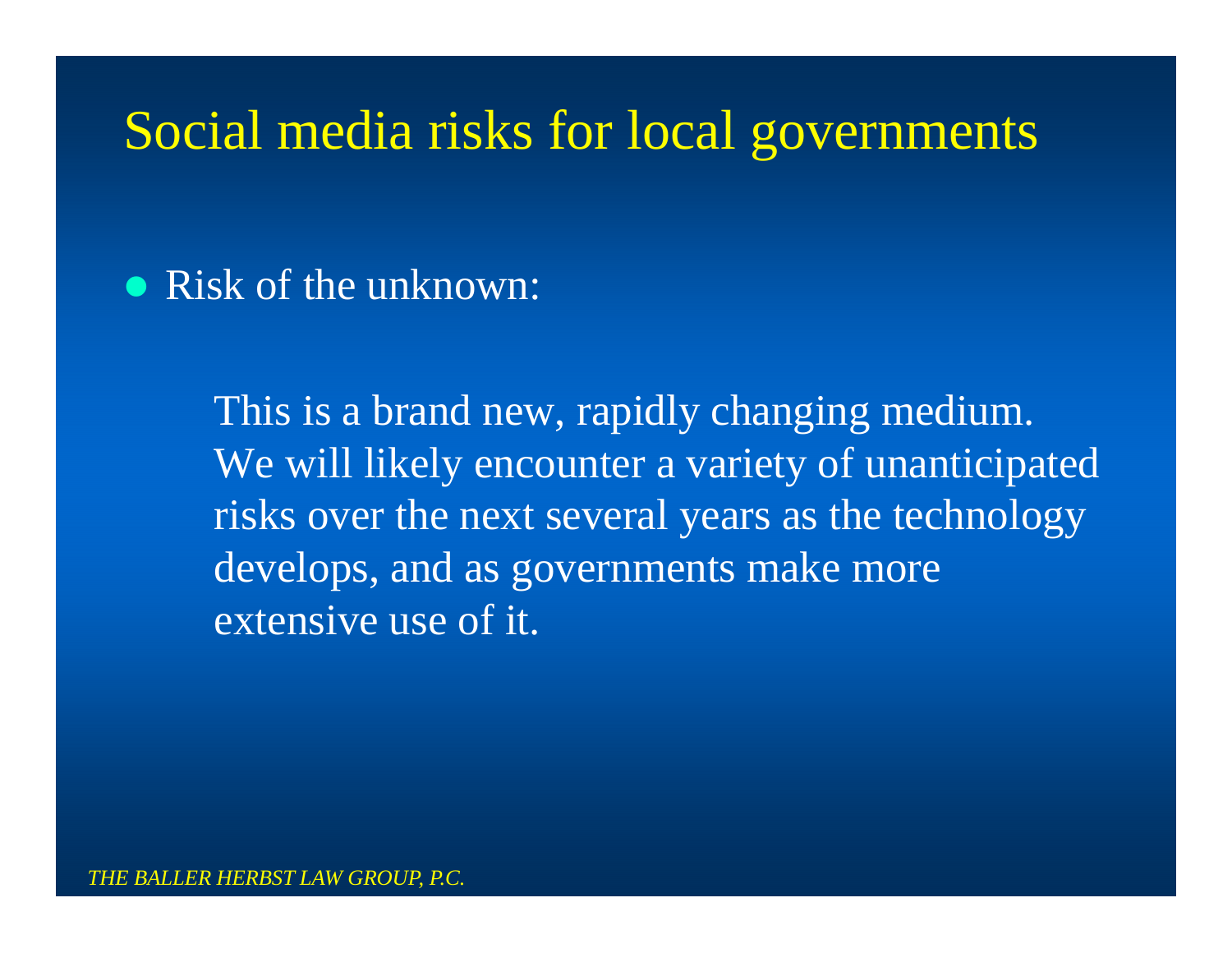# Social media insurance for local governments?

- Social media liability coverage emerging as a way to address risks to local governments:
	- Chubb Insurance company offers "new products tailored to social media risks" http://socialtimes.com/new-insurance-concerns-forcompanies-social-media-brand-profile\_b11515
	- "Monitor Liability Managers, LLC has introduced a new social media endorsement for its employment practices liability (EPL) insurance policies."

http://www.insurancejournal.com/news/national/2011/02/17/186507.ht m

– "The Hartford CyberChoice 2.09sm expands protection for Web 2.0 and social media liability; offers enhanced coverage for data privacy..." http://ir.thehartford.com/releasedetail.cfm?releaseid=423320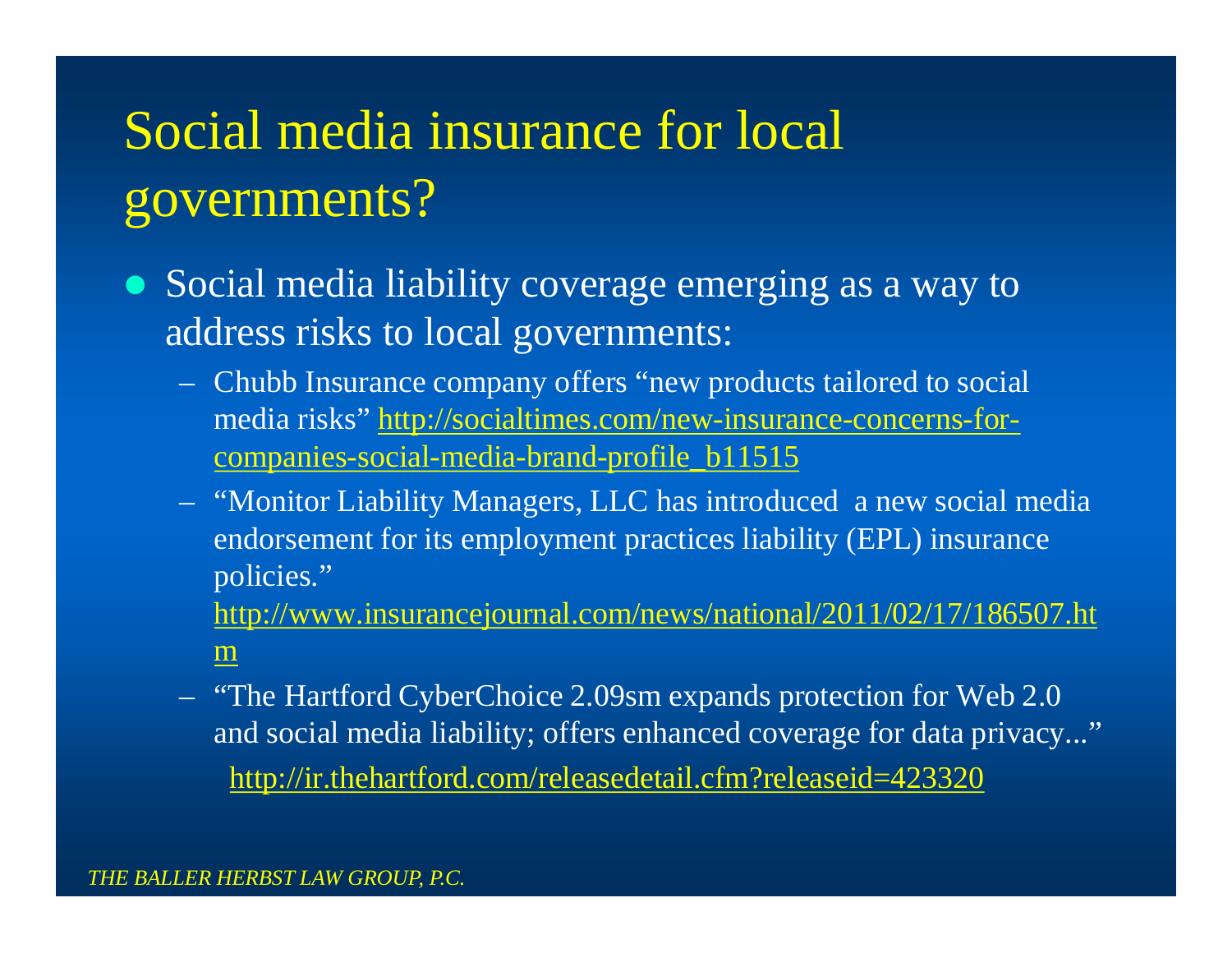# Social media insurance for local governments?

- "Do you Need Social Media Liability Insurance?" http://www.retailonlineintegration.com/article/do-you-needsocial-media-liability-insurance/1
- "Insurance Coverage for Social Media Liability" http://www.naplia.com/social\_media/insurance.shtml
- Social Media Liability Risks: http://gbwinsurance.wordpress.com/2010/10/01/social-medialiability-risks/
- "State and Local Governments Concerned About Social Media Liability" http://www.thetransitwire.com/2010/05/02/state-andlocal-governments-concerned-about-social-media-liability/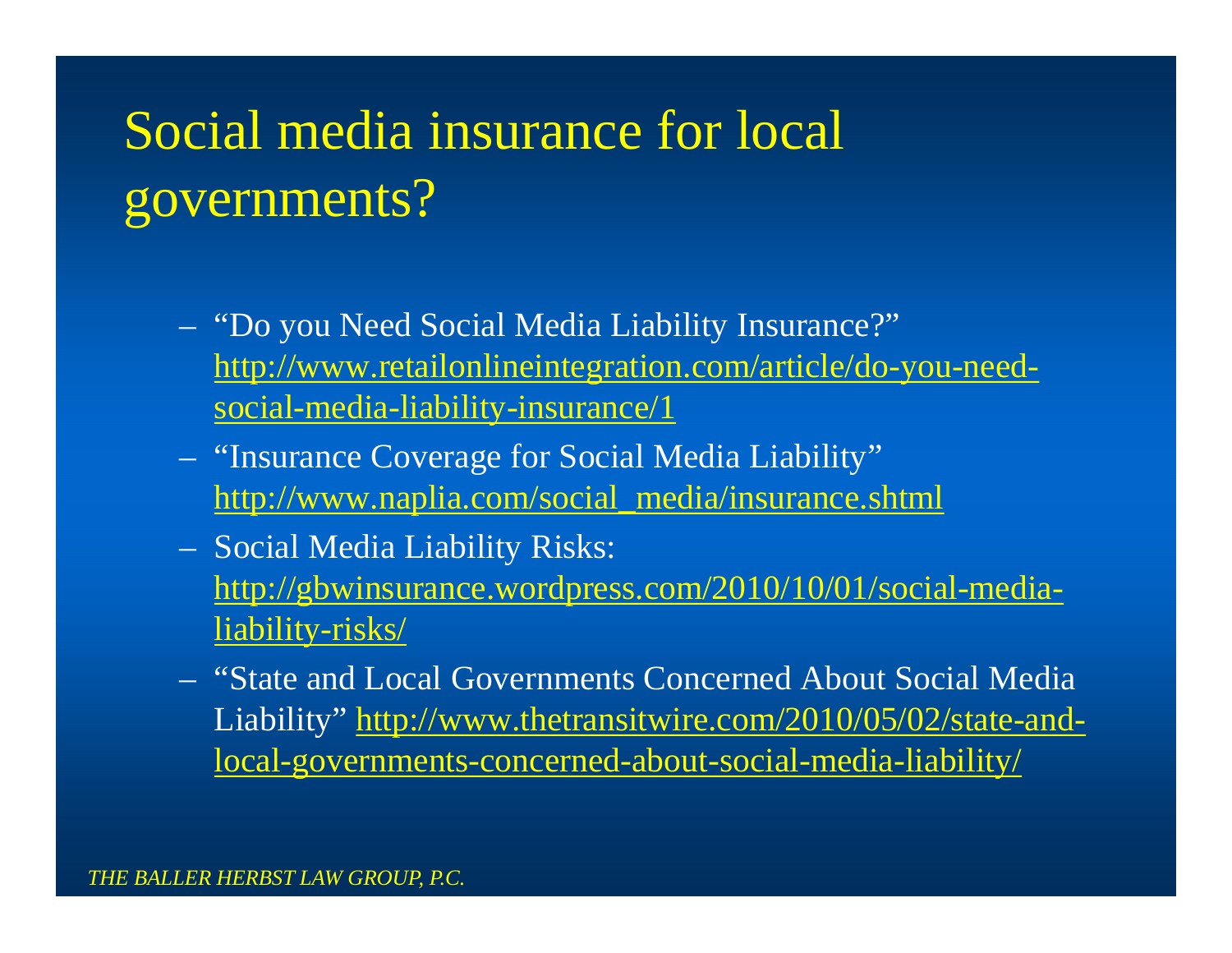# Social media policies as a means to address risk

Having a formal social media policy in place – with clear identification of controls, procedures and responsibilities – not only reduces the likelihood of a problem , but also protects the local governments from liability in the event a problem does arise.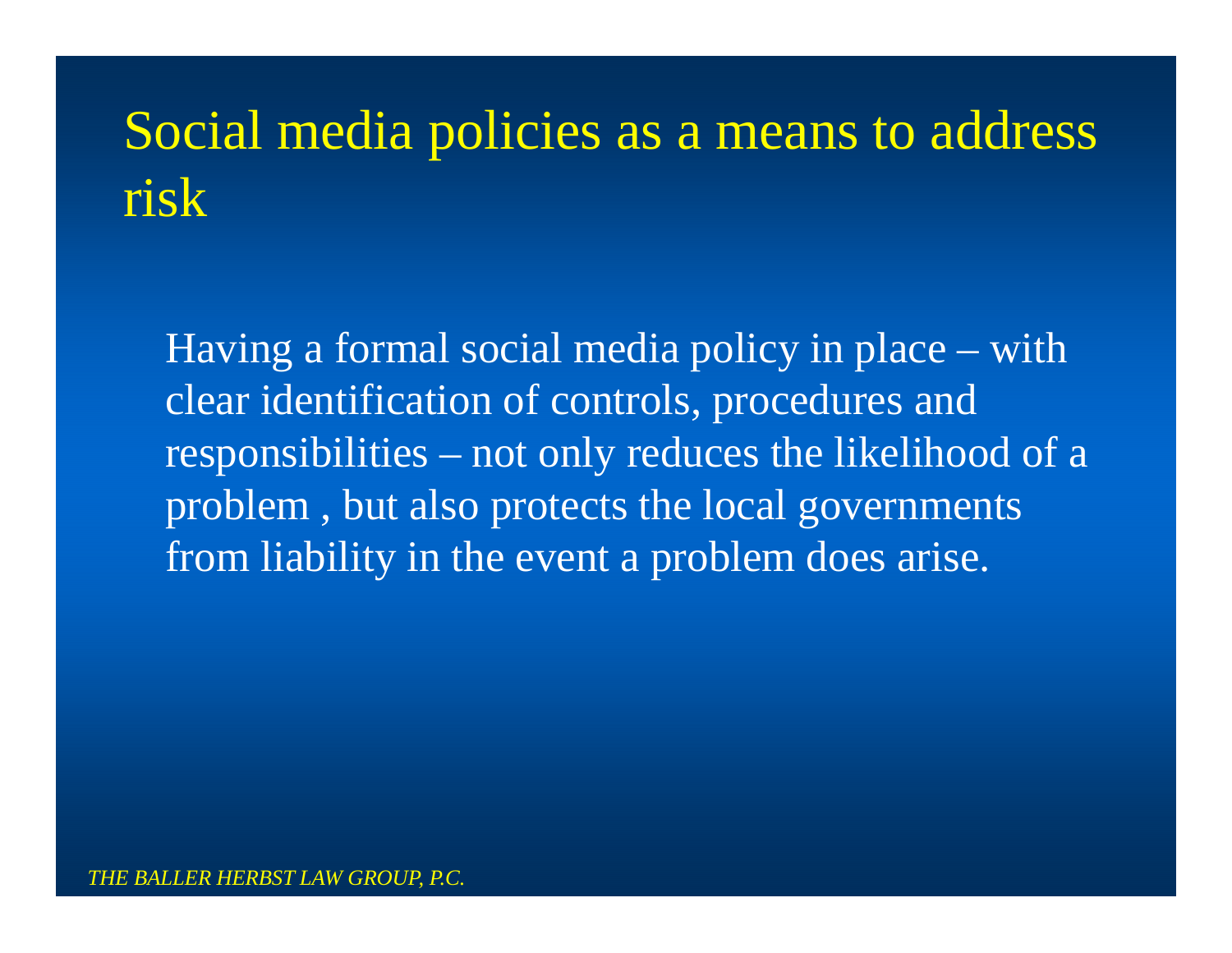## Social media policies as a means to address risk

#### Some elements of a successful social media policy:

- Specific descriptions of services, applications, equipment, technology
- **Description of administrative control over communication** (e.g., identified personnel, level of approval for Twitter communication, etc.)
- When personnel must identify themselves as speaking on behalf of the government
- Emergency situations: what to do when rapid response outweighs the need for close administrative control
- Acceptable personal use, employee liability for content